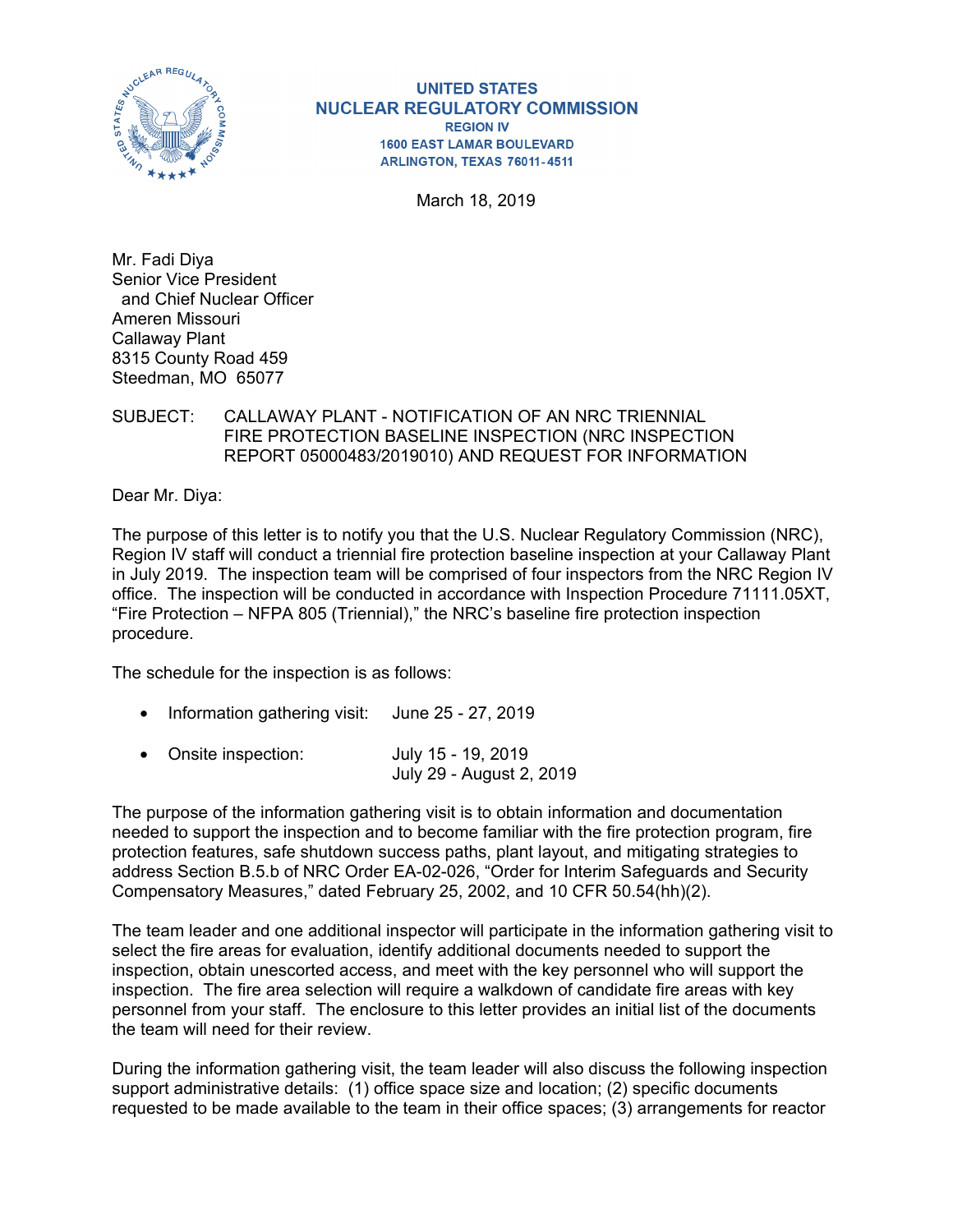F. Diya 2

site access (including radiation protection training, security, safety, and fitness for duty requirements); and (4) the availability of knowledgeable plant staff and licensing organization personnel to serve as points of contact during the inspection.

We request that during the onsite inspection weeks you ensure that copies of analyses, evaluations, or documentation regarding the implementation and maintenance of the station fire protection program, including the success path necessary to achieve and maintain the nuclear safety performance criteria, be readily accessible to the team for their review. Of specific interest for the fire protection portion of the inspection are those documents which establish that your fire protection program satisfies NRC regulatory requirements and conforms to applicable NRC and industry fire protection guidance (i.e., fire protection compliance assessment documents). For the 10 CFR 50.54(hh)(2) portion of the inspection, those documents implementing your mitigating strategies and demonstrating the management of your commitments for the strategies are of specific interest. Also, personnel should be available at the site during the inspection who are knowledgeable regarding those plant systems required to achieve and maintain safe and stable plant conditions, including the electrical aspects of the nuclear safety capability assessment, reactor plant fire protection systems and features, and the station fire protection program and its implementation.

This letter does not contain new or amended information collection requirements subject to the Paperwork Reduction Act of 1995 (44 U.S.C. 3501 et seq.). Existing information collection requirements were approved by the Office of Management and Budget under control number 3150-0011. The NRC may not conduct or sponsor, and a person is not required to respond to, a request for information or an information collection requirement unless the requesting document displays a currently valid Office of Management and Budget control number.

This letter and its enclosure will be made available for public inspection and copying at http://www.nrc.gov/reading-rm/adams.html and at the NRC Public Document Room in accordance with 10 CFR 2.390, "Public Inspections, Exemptions, Requests for Withholding. Your cooperation and support during this inspection will be appreciated. If you have questions concerning this inspection or the inspection team's information or logistical needs, please contact Brian Correll, the team lead inspector, in the Region IV office at (817) 200-1565 or brian.correll@nrc.gov.

Sincerely,

*/RA/* 

Frances C. Ramirez, Chief Engineering Branch 2 Division of Reactor Safety

Docket No. 50-483 License No. NPF-30

Enclosures:

- 1. Triennial Fire Protection Inspection Document Request
- 2. Mitigating Strategies Document Request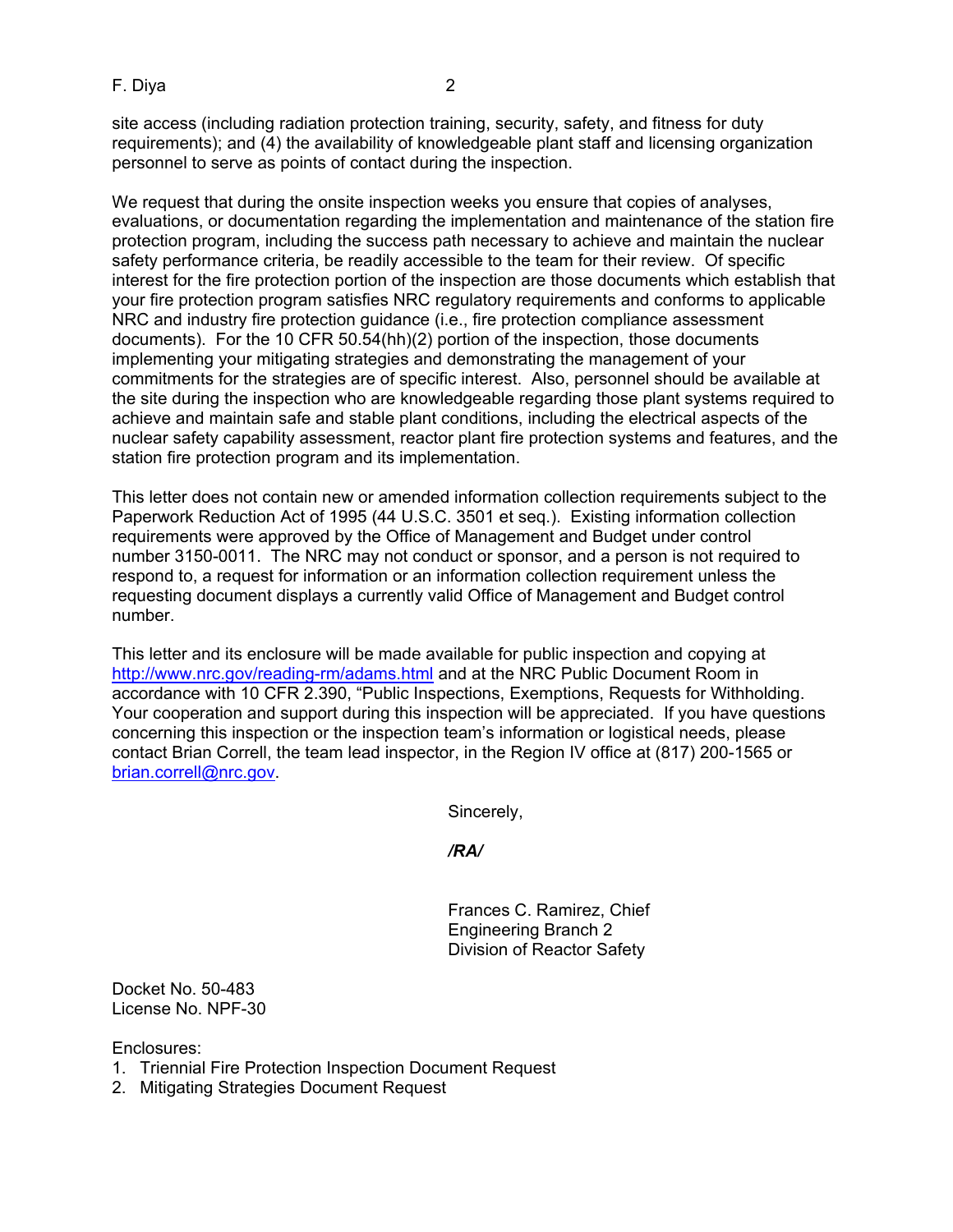## **Triennial Fire Protection Inspection Document Request**

The documents and information requested below should generally be made available to the inspection team during the inspection. Electronic format is the preferred format, except where specifically noted. If electronic files are made available via a secure document management service, then the remote document access must allow inspectors to download, save, and print the documents in the NRC's regional office.

If a secure document management service is utilized, it is recommended that a separate folder be used corresponding to each item listed below and that multiple documents within each folder be combined into a ZIP file before uploading. Electronic media on compact disc or paper records (hard copy) are also acceptable.

To allow review before the onsite information gathering visit, the following documents should be made available to the team in the regional office no later than, June 7, 2019:

- Post-fire Nuclear Safety Capability, Systems, and Separation Analysis (request A.1)
- Fire Hazards Analysis and/or NFPA 805 Design Basis Document (request A.2)
- Fire Probabilistic Risk Assessment (PRA) Summary Document or full PRA Document (request A.3)
- NFPA 805 Transition Report, developed in accordance with NEI 04-02 (request A.4)
- Fire Risk Evaluations (i.e., NFPA 805 Section 2.4.3) (request A.5)
- Plant Change Evaluations (i.e., NFPA 805 Section 2.4.4) (request A.6)
- Analysis that demonstrates nuclear safety performance criteria can be achieved and maintained for those areas that require recovery actions (request A.7)

Based on a review of the above seven items, team leader should identify a preliminary list of fire areas being considered for inspection prior to the onsite information gathering visit. During the information gathering visit, or shortly thereafter, the fire areas selected for inspection will be determined.

This document request is based on typical documents that a generic plant might have. As such, this generic document request is not meant to imply that any specific plant is required to have all of the listed documents. It is recognized that some documents listed below may not be available for your plant. In addition, the document titles listed below are based on typical industry document names; your plant-specific document titles may vary.

To allow review before the onsite inspection weeks, the following documents should be made available to the team in the regional office no later than July 5, 2019.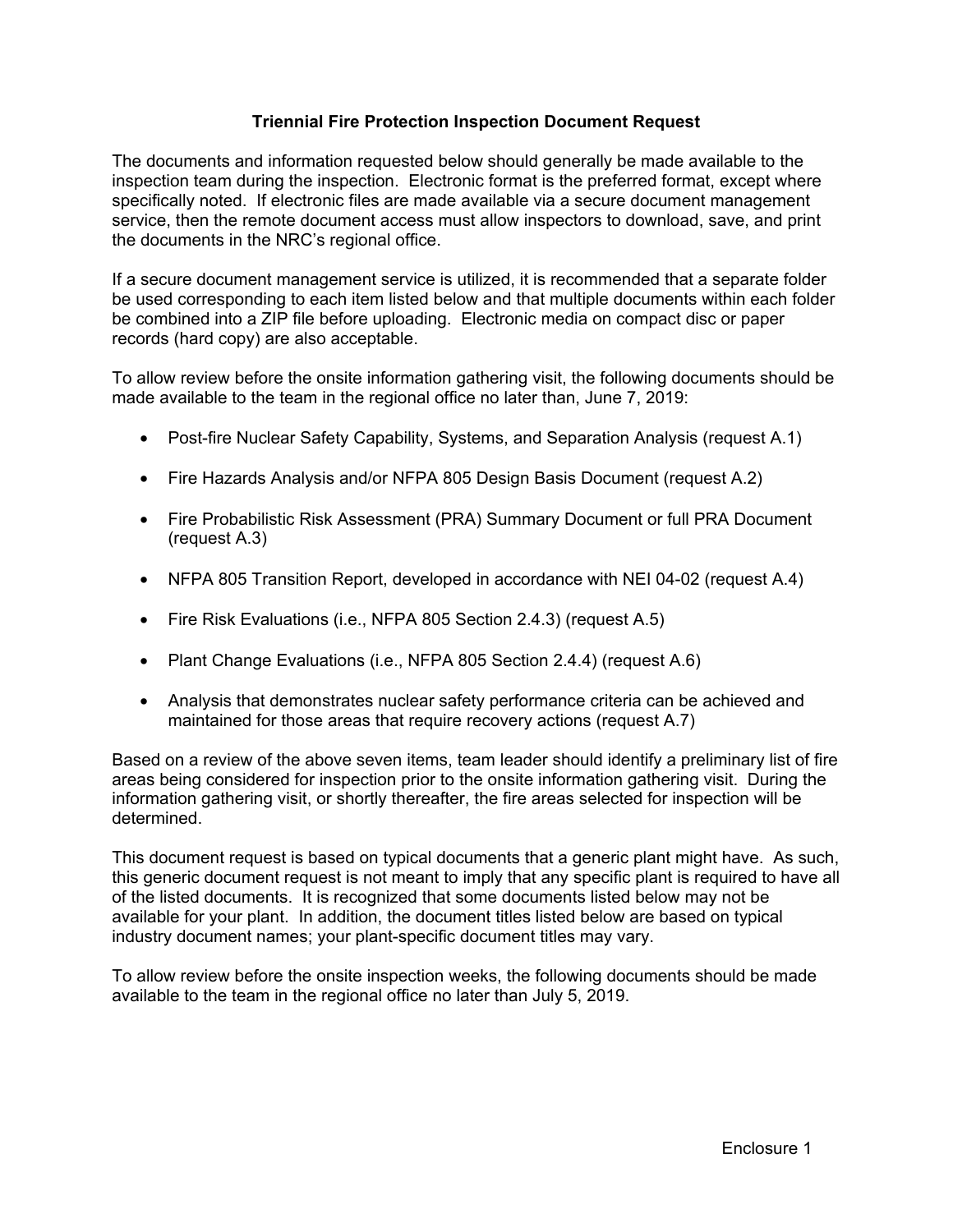### A. DESIGN AND LICENSING BASIS DOCUMENTS

- A.1 Post-fire Nuclear Safety Capability, Systems, and Separation Analysis.
- A.2 Fire Hazards Analysis and/or NFPA 805 Design Basis Document.
- A.3 Fire PRA Summary Document or full PRA Document (if summary document not available).
- A.4 NFPA 805 Transition Report, developed in accordance with NEI 04-02.
- A.5 Fire Risk Evaluations (i.e., NFPA 805 Section 2.4.3).
- A.6 Plant Change Evaluations (i.e., NFPA 805 Section 2.4.4).
- A.7 Analysis that demonstrates nuclear safety performance criteria can be achieved and maintained for those areas that require recovery actions.
- A.8 Fire Protection Program and/or Fire Protection Plan.
- A.9 List of post-fire safe shutdown components (i.e., safe shutdown equipment list).
- A.10 Fire Protection System Design Basis Document.
- A.11 List of applicable NFPA codes and standards and issuance dates (i.e., codes of record).
- A.12 List of deviations from (a) NFPA codes of record, or (b) NFPA 805 fundamental fire protection program and design elements (i.e., NFPA 805, Chapter 3).
- A.13 NFPA compliance review report.
- A.14 Copy of licensee submittals and NRC safety evaluation reports that are specifically listed in the facility operating license for the approved fire protection program.
- A.15 Copy of NRC Safety Evaluation Reports that form the licensing basis for:
	- Fire Protection Program
	- Post-fire Nuclear Safety Capability
- A.16 List of nuclear safety capability design changes completed in the last three years (including their associated 10 CFR 50.59 and NFPA 805 plant change evaluations).
- A.17 Facility Operating License.
- A.18 Technical Specifications (electronic format only).
- A.19 Technical Requirements Manual (electronic format only).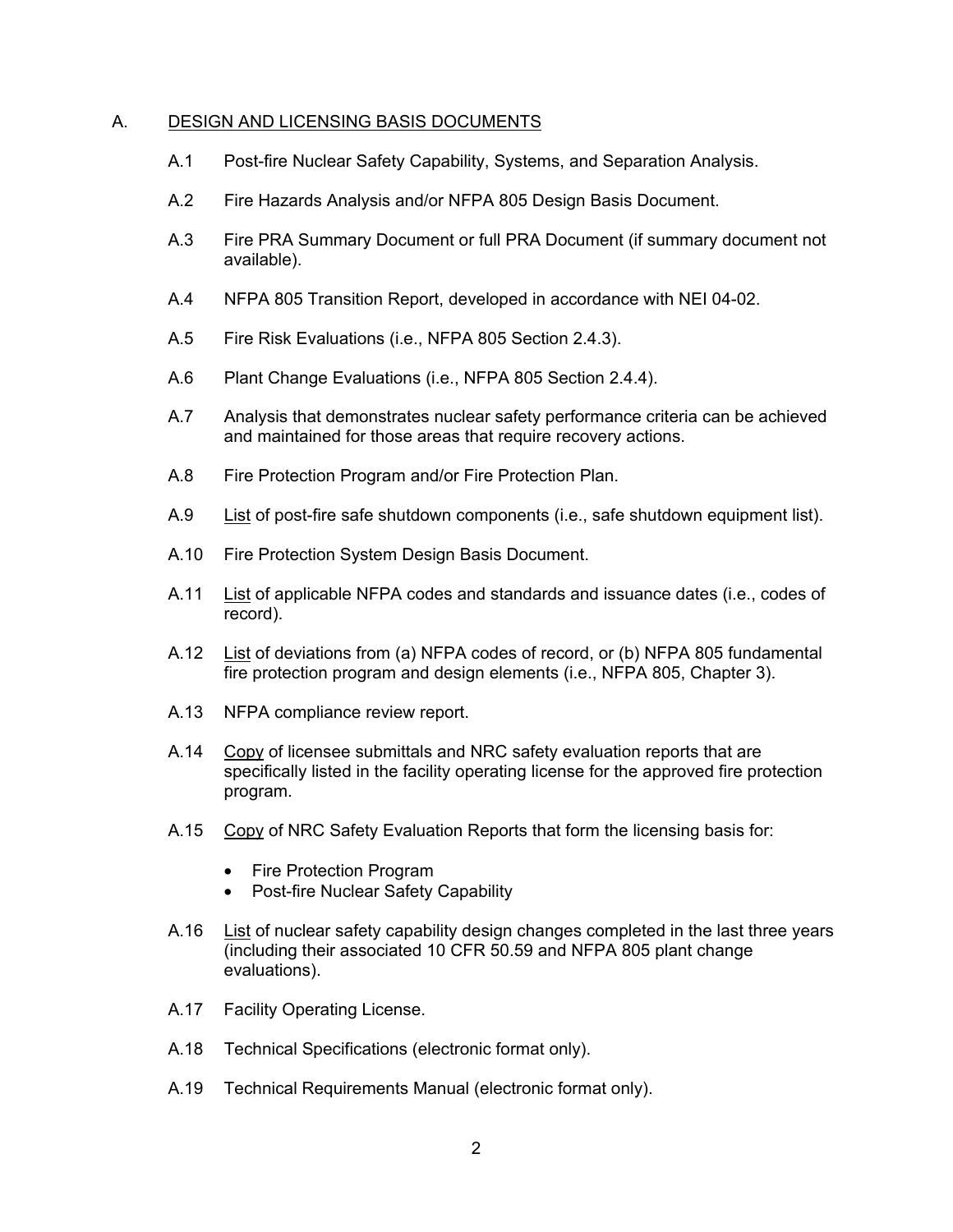A.20 Updated Final Safety Analysis Report (electronic format only).

## B. GENERAL PLANT DESIGN DOCUMENTS

- B.1 Piping and instrumentation diagrams (P&IDs) and legend list for components used to achieve and maintain nuclear safety performance criteria for: (electronic format and C-size paper drawings)
	- Fires outside the main control room
	- Fires in areas requiring recovery actions at other than primary control stations
- B.2 Piping and instrumentation diagrams and legend list for fire protection systems, including the fire water supply; water suppression sprinklers; and deluge,  $CO<sub>2</sub>$ , and Halon systems (electronic format and C-size paper drawings).
- B.3 Yard layout drawings for underground fire protection buried piping (electronic format and C-size paper drawings).
- B.4 AC and DC electrical system single line diagrams, from off-site power down to the highest safety-related bus level (typically 4kV, EDG bus) (electronic format and C-size paper drawings).
- B.5 Single line diagrams for motor control centers (MCCs) that supply post-fire nuclear safety component loads (only for selected fire areas) (electronic format and C-size paper drawings).
- B.6 Equipment location drawings which identify the physical plant locations of postfire nuclear safety capability equipment (electronic format and C-size paper drawings).
- B.7 Plant layout drawings which identify: (electronic format and C-size paper drawings)
	- Plant fire area boundaries
	- Combustible control zone drawings
	- Areas protected by automatic fire suppression and detection
	- Locations of fire protection equipment

### C. CLASSIC FIRE PROTECTION

- C.1 Copy of fire protection program implementing procedures (e.g., administrative controls, surveillance testing, and fire brigade).
- C.2 List of calculations and engineering analyses, studies, or evaluations for the fire protection system, including the fire water system.
- C.3 Hydraulic calculation or analysis for fire protection water system.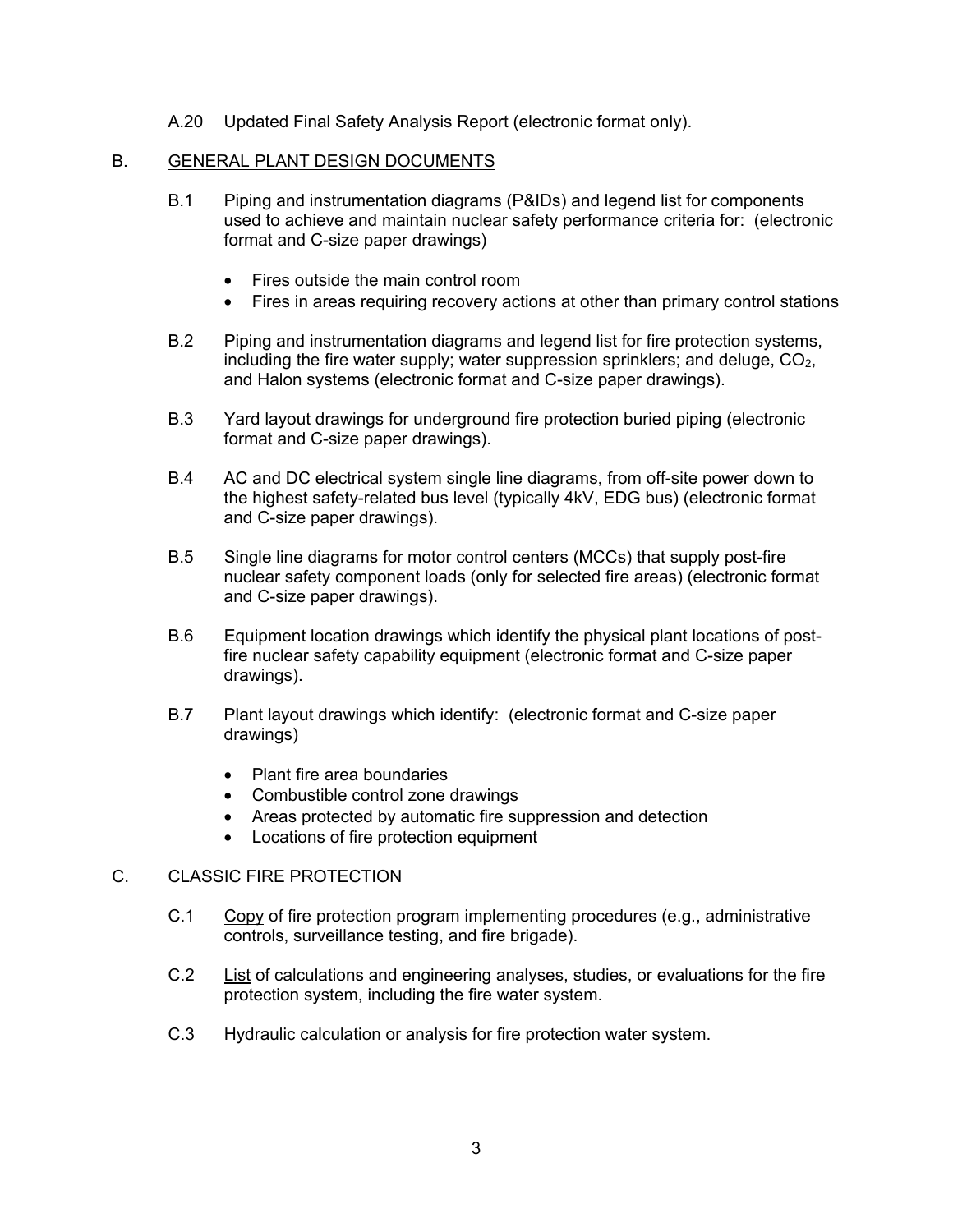- C.4 Last two completed surveillance's of fire protection features in the selected fire areas (detection, suppression, damper inspections, damper tests, penetration inspections, barrier inspections, etc.).
- C.5 List of routine tests, surveillances, and preventive maintenance on fire pumps, including pump controllers and batteries.
- C.6 Last two completed annual fire pump pressure and flow tests.
- C.7 Last two completed monthly and/or quarterly fire pump tests.
- C.8 Last two completed fire loop flow tests and loop flushes.
- $C.9$   $CO<sub>2</sub>$  and Halon initial discharge testing or calculation that determined appropriate concentrations and soak or hold times can be achieved (only for selected fire areas).
- C.10 Last five hot work permits (at power).
- C.11 Last five transient combustible permits (at power).
- C.12 For Fire Brigade Drills, provide the following:
	- Last five fire brigade drill critiques
	- Last drill critique for a drill with off-site fire department support
	- Last unannounced drill critique
	- Last back-shift drill critique
	- Dates, shifts, and locations of unannounced drills for last three years
	- Summary of any unsatisfactory drill performance items for last three years
	- Last unannounced drill critique by a qualified individual independent of the licensee's staff
- C.13 For fire brigade equipment provide the following:
	- Procedure for inventory and inspection
	- Most recent inspection and inventory results
- C.14 Fire Brigade Qualifications, including self-contained breathing apparatus, (SCBA) and training lesson plans.
- C.15 Copy of the mutual aid agreement for the "first-due" local fire department that is currently in effect.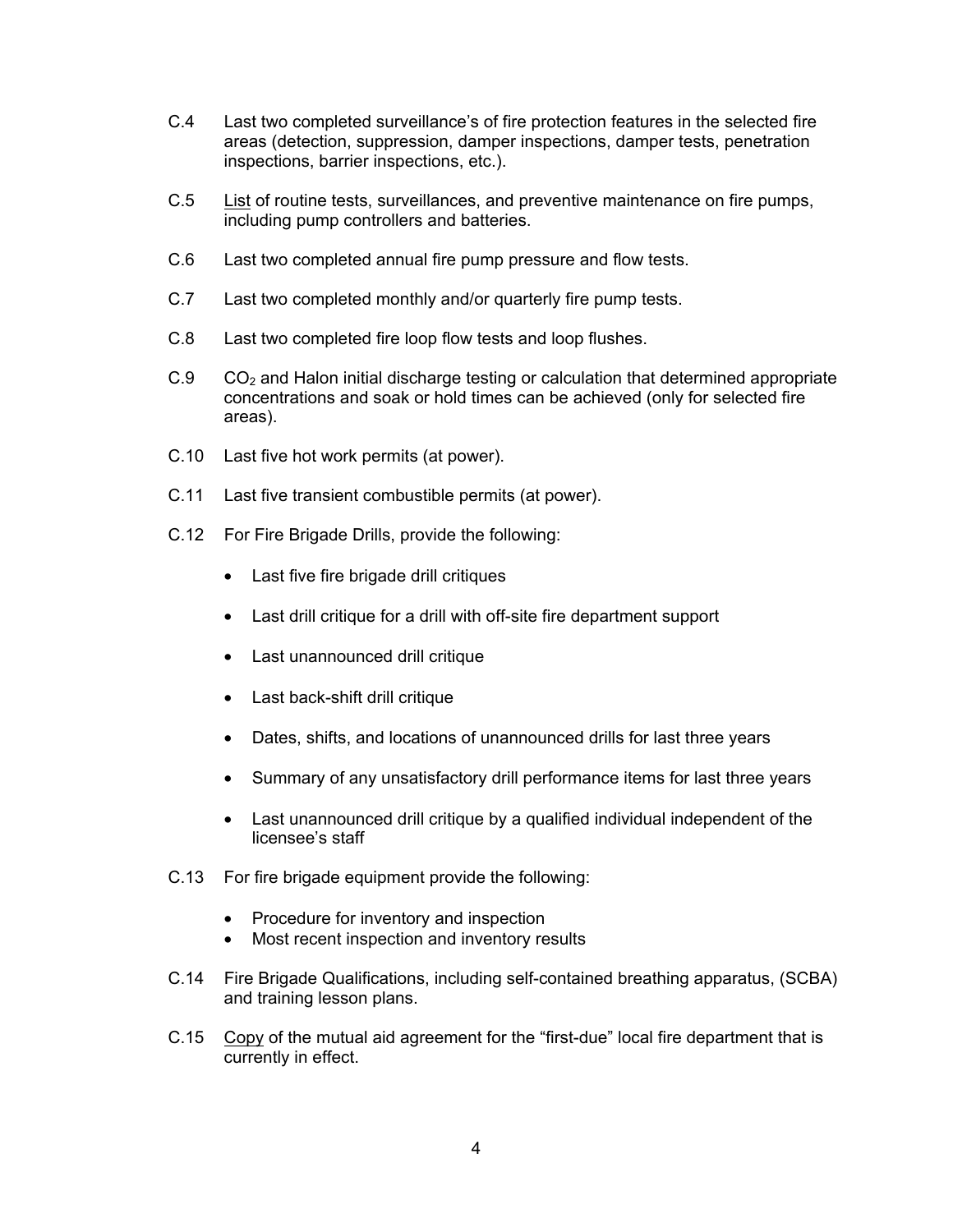- C.16 Copy of the evaluation or analysis of the effects of fire suppression activities on the ability to achieve the nuclear safety performance criteria (only for selected fire areas) demonstrating:
	- The automatic or manually actuation of a suppression system, due to a fire in a single location, will not indirectly cause damage to the success path
	- The inadvertent actuation or rupture of a suppression system will not indirectly cause damage to the success path
	- Adequate drainage for areas protected by water suppression systems
	- The hydrostatic rating of any floor penetration seals installed within the fire areas that are credited with keeping water from leaking into fire areas below
- C.17 Pre-fire plans for all fire areas.
- C.18 For emergency lighting units, provide the following:
	- Copy of performance-based emergency light assessments
	- List of Preventive Maintenance tasks, frequencies, and bases
	- Most recently performed monthly or quarterly functional test
	- Most recently performed battery discharge performance test or conductance measurement test
	- Emergency lighting units battery loading analysis
	- Vendor manual(s) for onsite inspector use
	- Results of black-out testing (if performed)
	- Maintenance Rule program information related to the emergency lighting system
	- Compensatory measures taken when emergency lighting units are out of service
	- Drawings showing emergency light locations and lamp orientation
- C.19 Impairment Log (at start of inspection) for fire protection features that are out of service.
- C.20 Fire protection screening reviews for recent design changes, modifications, or temporary modifications (i.e., an NFPA 805 plant change evaluation that screened out) in the last three years.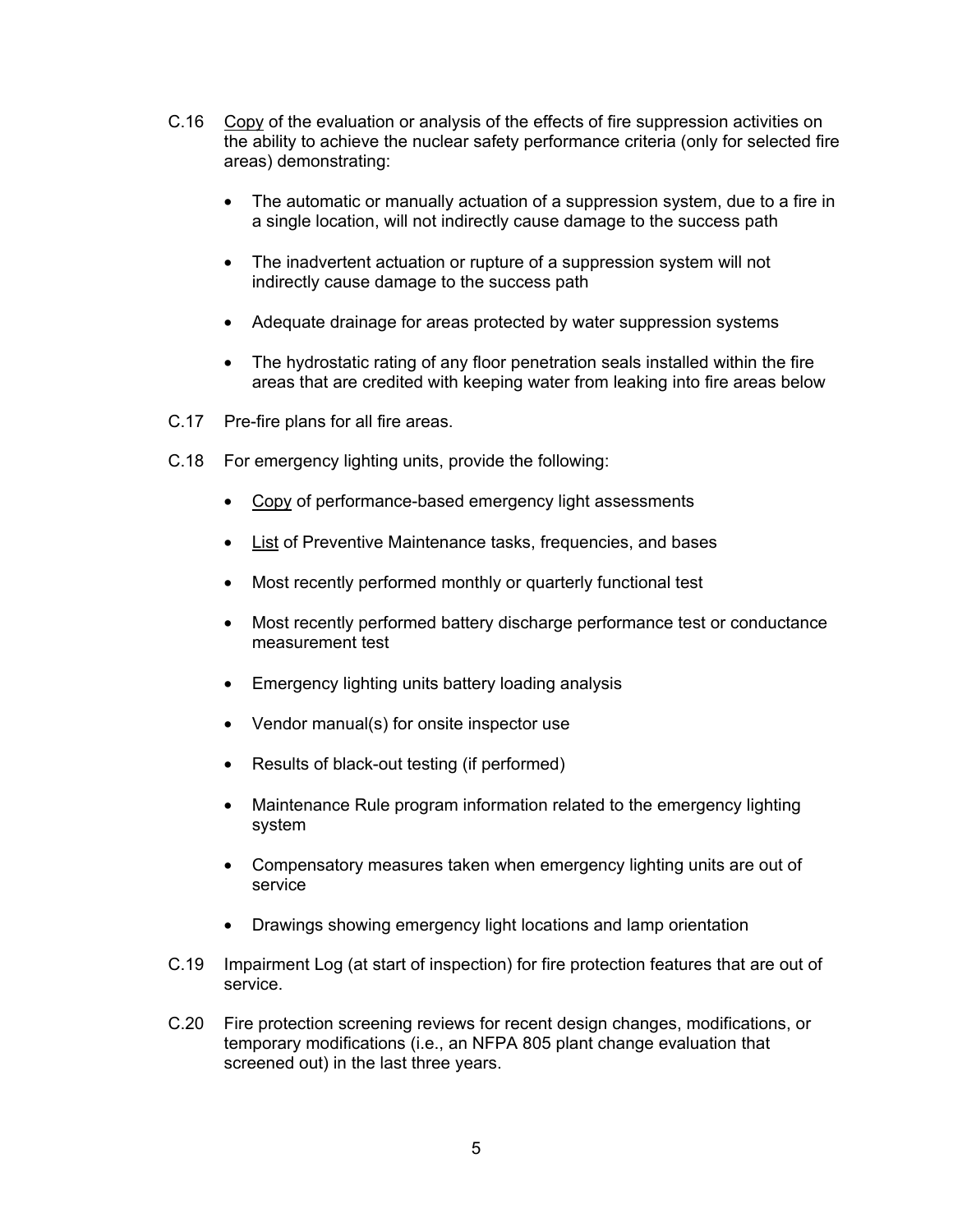- C.21 List of penetration seal work, re-work, or installation activities, in the last three years.
- C.22 List of fire wrap work, re-work, or installation activities, in the last three years.
- C.23 Fire protection system health reports for the two most recent quarters.
- C.24 Fire protection program health reports for the two most recent quarters.
- C.25 Emergency lighting system health reports for the two most recent quarters.
- C.26 LIST of fire protection system design changes completed in the last three years (including their associated 10 CFR 50.59 and NFPA 805 plant change evaluations).
- C.27 List of fire protection system NFPA 805 engineering equivalency evaluations completed in the last three years.
- C.28 Licensee evaluations of industry operating experience concerning fire protection issues completed in the last three years.

### D. ELECTRICAL

- D.1 Identify whether the cables in the selected fire areas are predominantly thermoset or thermoplastic. Specifically identify any thermoplastic cable in the selected fire areas.
- D.2 Nuclear safety circuit coordination analysis for fuse and breaker coordination of nuclear safety capability components (only for selected fire areas).
- D.3 Administrative or configuration control procedures that govern fuse replacement (e.g., fuse control procedures).
- D.4 Maintenance procedures that verify breaker over-current trip settings to ensure coordination remains functional for post-fire nuclear safety capability components.
- D.5 Electrical system health reports for the two most recent quarters.
- D.6 Last surveillance demonstrating operability of those components operated from the primary control stations.
- D.7 Schematic or elementary diagrams for circuits to be reviewed (samples to be identified by the inspector) (C-size paper drawings).
- D.8 Cable routing for components and equipment credited for post-fire nuclear safety capability systems and components (only for selected fire areas).
- D.9 List of post-fire nuclear safety capability system and component design changes completed in the last three years.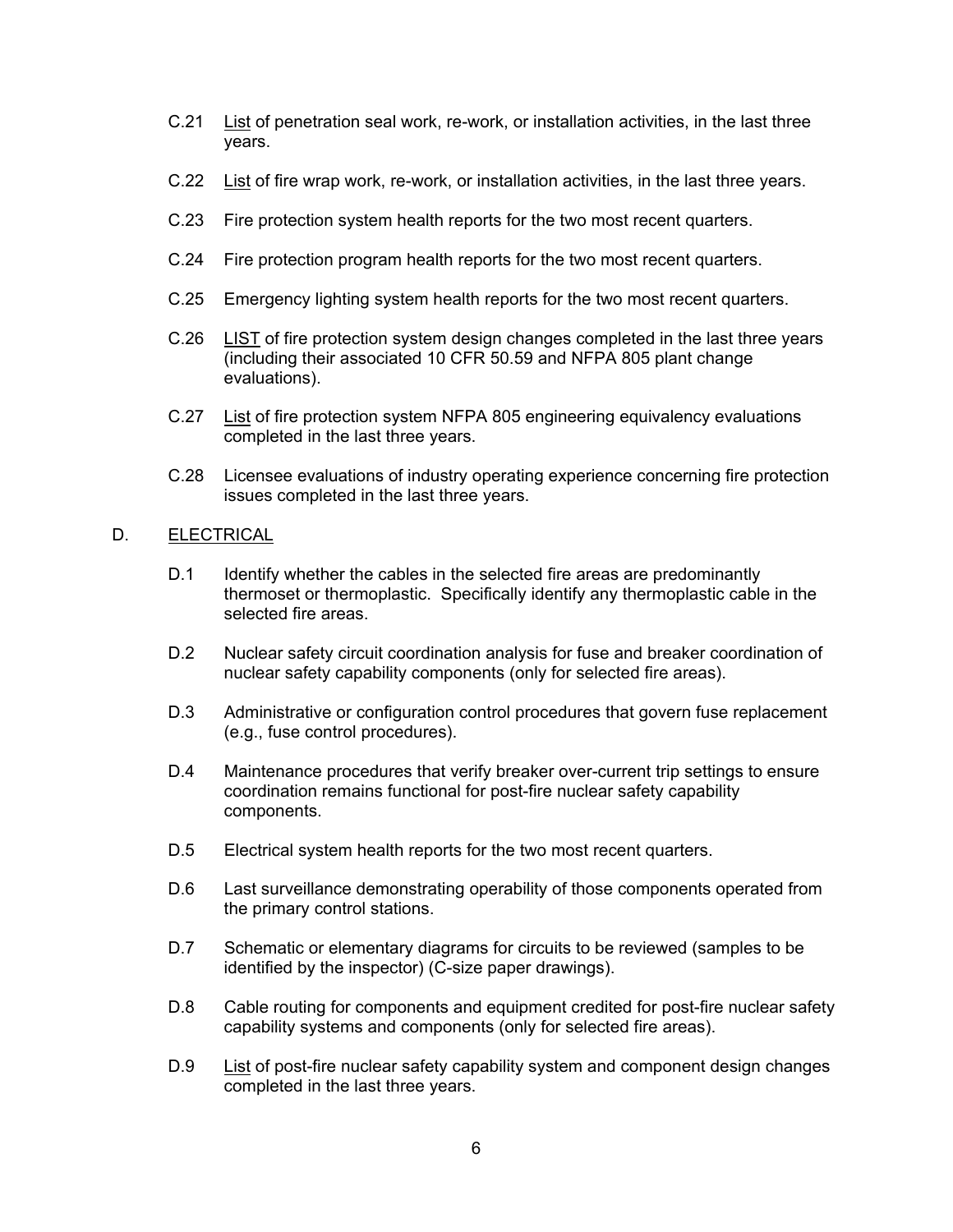D.10 List of identified fire induced circuit failure configurations (only for selected fire areas).

# E. OPERATIONS

- E.1 List of calculations and engineering analyses, studies, or evaluations for the nuclear safety capability methodology.
- E.2 List of licensed operator Job Performance Measures (JPMs) for operator actions required to achieve and maintain post-fire nuclear safety performance criteria.
- E.3 List of non-licensed operator training associated with non-licensed operator actions to achieve and maintain post-fire nuclear safety performance criteria (including JPMs, in-field training walkdowns, simulations, or initial qualification).
- E.4 Lesson plans for post-fire nuclear safety capability training for licensed and nonlicensed operators.
- E.5 For recovery actions, provide the following:
	- Manual Action Feasibility Study
	- Operator Time Critical Action Program
	- Time lines for time-critical recovery actions
	- Time line validations
- E.6 Thermal hydraulic calculation or analysis that determines the time requirements for time-critical manual operator actions.
- E.7 Operating procedures to achieve and maintain nuclear safety performance criteria from the control room with a postulated fire in the selected fire areas.
- E.8 Operating procedures to achieve and maintain nuclear safety performance criteria from outside the control room with a postulated fire in the control room, cable spreading room, or any area requiring recovery actions (other than recovery actions performed in the control room or primary control stations) and any associated procedure basis documents.
- E.9 For safe shutdown equipment and tools, provide the following:
	- Procedure for inventory and inspection
	- Most recent inspection and inventory results
- E.10 List of procedures that implement cold shutdown repairs.
- E.11 For cold shutdown repairs, provide the following:
	- Procedure for inventory and inspection (i.e., needed tools, material, etc.)
	- Most recent inspection and inventory results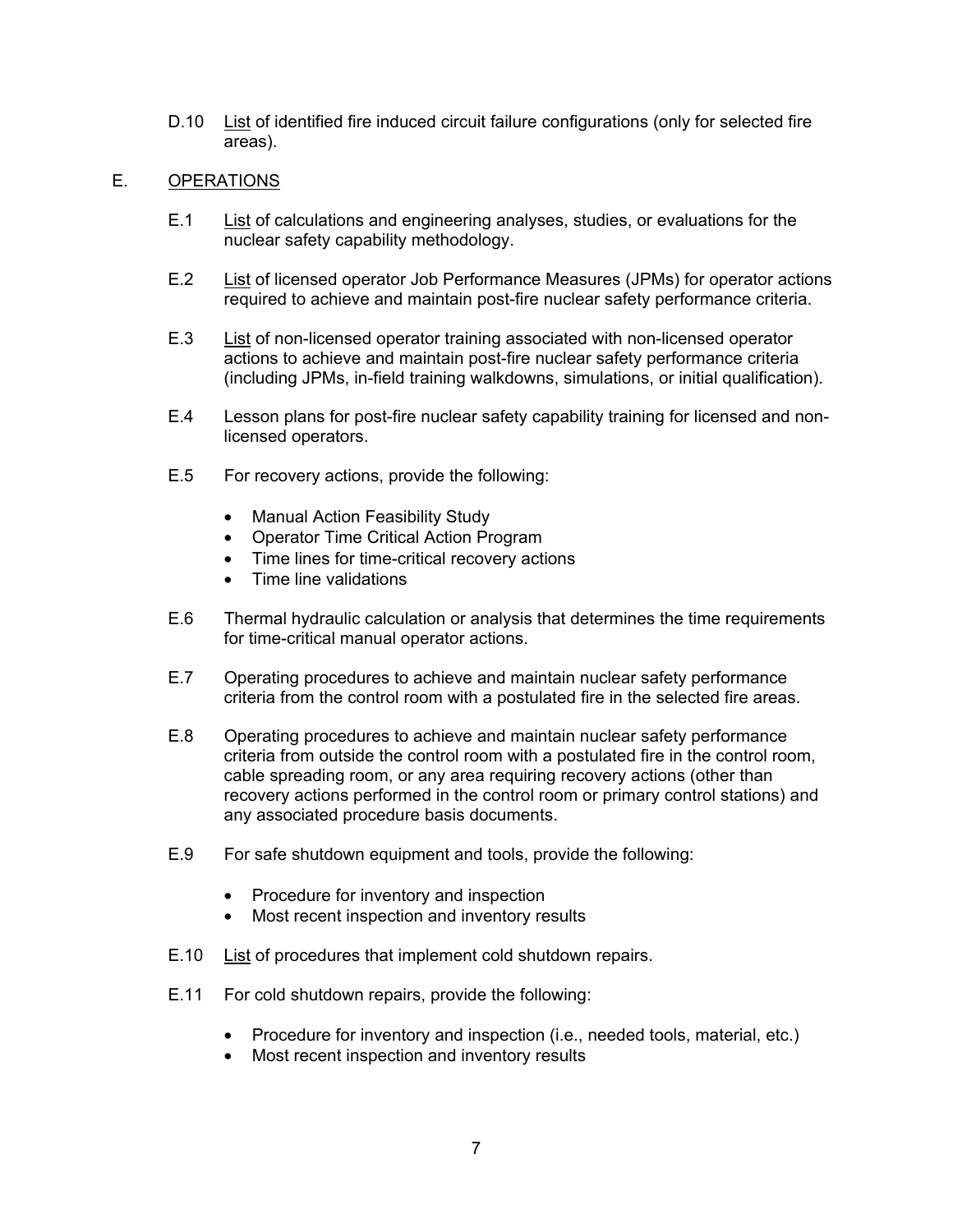- E.12 For radio communications, provide the following:
	- Communications Plan for firefighting and post-fire safe shutdown manual actions
	- Repeater locations
	- Cable routing for repeater power supply cables
	- Radio coverage test results
	- Radio Dead Spot locations in the plant
- E.13 For telephone, plant pager or sound powered phone systems, if relied upon to achieve and maintain safe and stable conditions, provide the following:
	- Communications Plan for firefighting and post-fire safe shutdown manual actions
	- Locations of phone, pager units, sound powered phone jacks and sound powered phone headsets
	- Cable routing including power supply cables
- E.14 Environmental and habitability evaluations for post-fire operator actions (temperature, smoke, humidity, SCBAs, etc.).

## F. ADMINISTRATIVE CONTROL, OVERSIGHT, AND CORRECTIVE ACTION PROGRAMS

- F.1 Corrective actions for fire-induced circuit failures (including but not limited to NRC IN 92-18), both single and multiple spurious actuations (only for selected fire areas).
- F.2 Corrective actions associated with operator actions to achieve and maintain postfire nuclear safety performance criteria.
- F.3 Self assessments, peer assessments, and audits of fire protection activities for the last three years.
- F.4 Self assessments, peer assessments, and audits of post-fire nuclear safety capability methodology for the last three years.
- F.5 List of open and closed condition reports for the fire protection system for the last three years.
- F.6 List of fire event analysis reports for the last three years.
- F.7 List of open and closed condition reports for emergency lighting units for the last three years.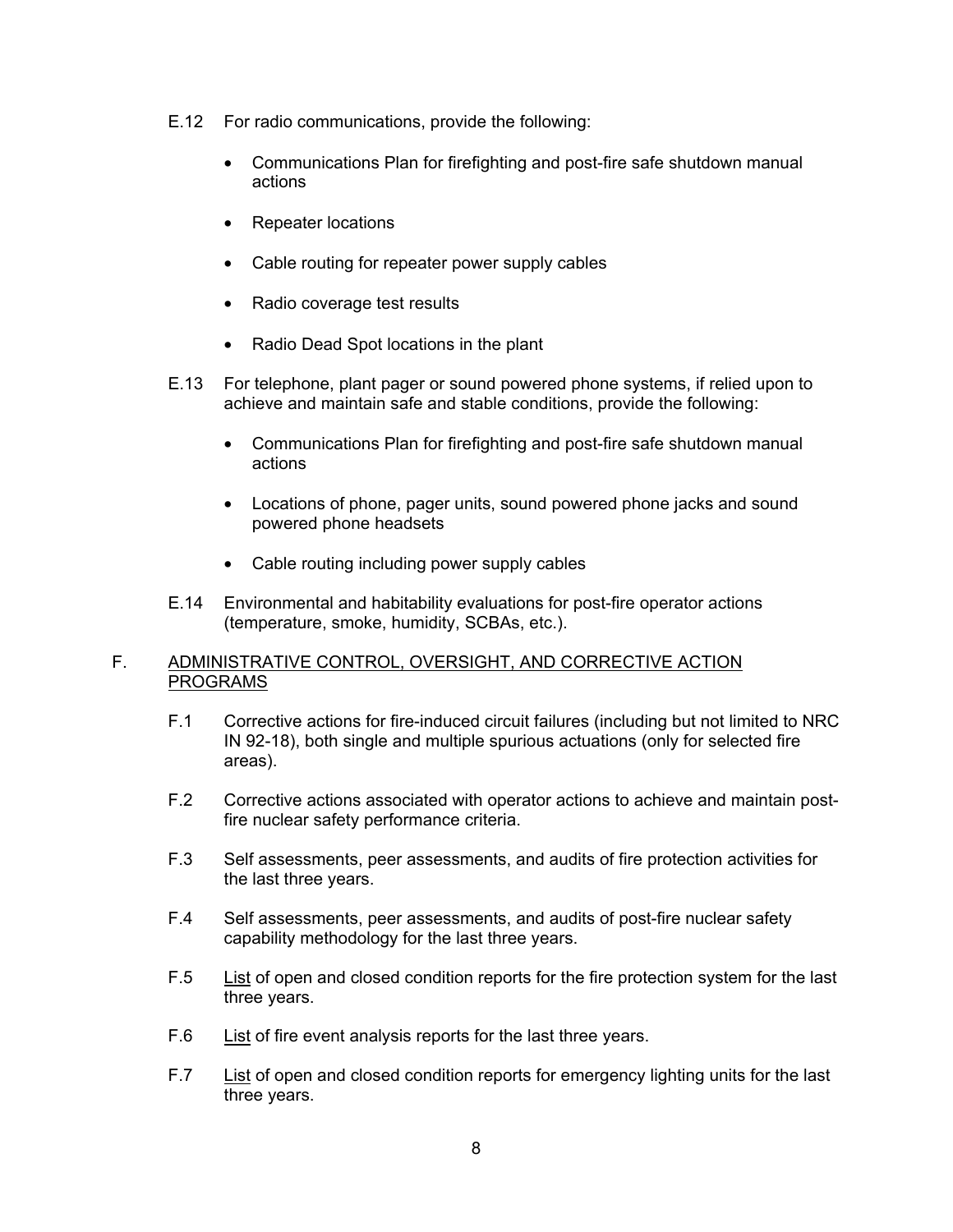- F.8 List of open and closed condition reports for post-fire nuclear safety capability issues for the last three years. This includes issues affecting the nuclear safety capability analysis, fire hazards analysis, NFPA 805 design basis, fire risk evaluations, plant change evaluations, post-fire operating procedures and/or training, timeline evaluations for operator actions, and supporting engineering evaluations, analysis, or calculations.
- F.9 List of procedures that control the configuration of the fire protection program, features, and post-fire nuclear safety capability methodology and system design.
- F.10 Provide document(s) detailing the Monitoring Program for ensuring the availability and reliability of the fire protection systems and features credited in the performance-based analyses are maintained and to assess the performance of the fire protection program in meeting the performance criteria (see NFPA 805, Section 2.6).
- F.11 Provide any condition reports written in the past three years as a result of monitoring program activities.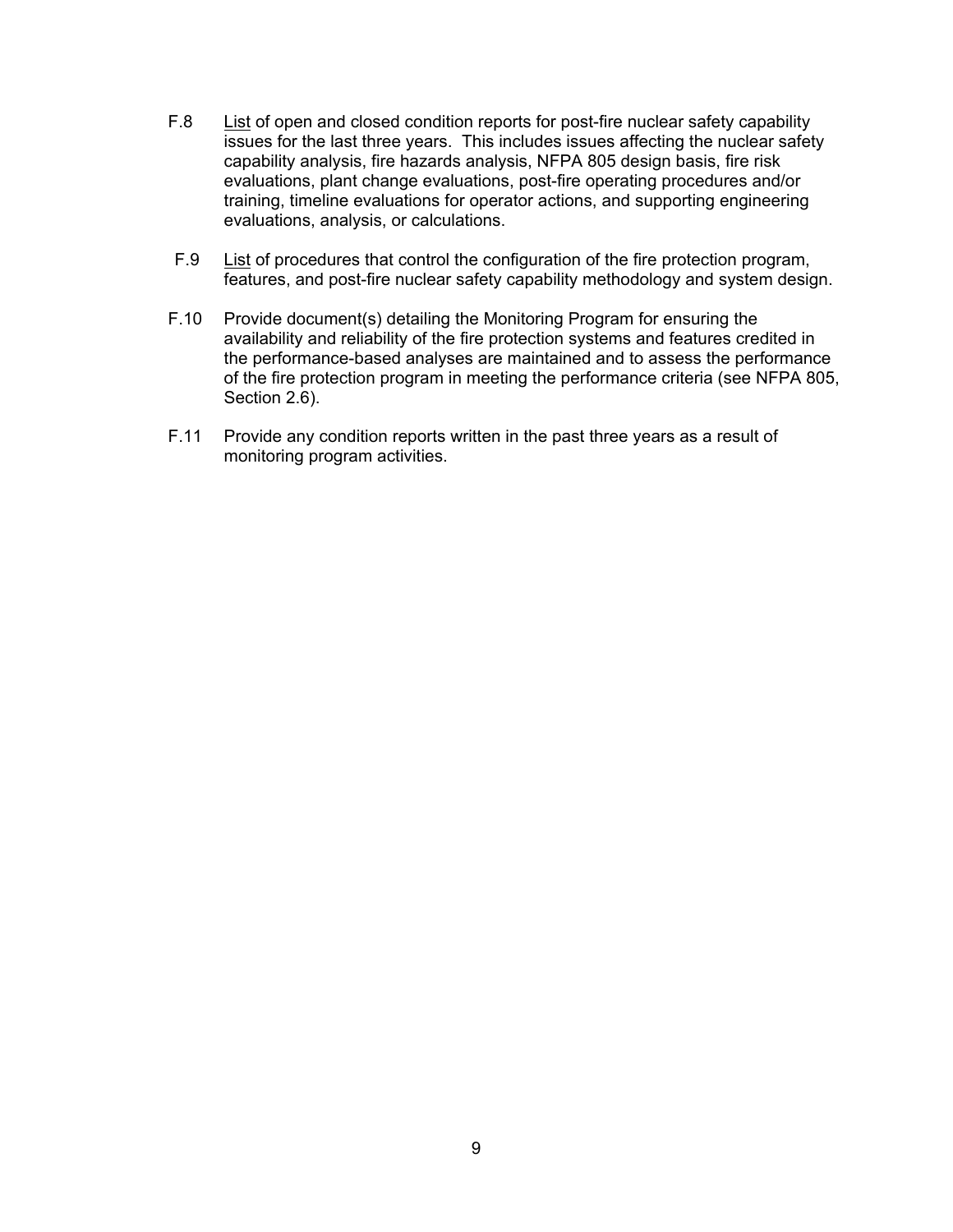## **Mitigating Strategies Document Request**

### G. 10 CFR 50.54(hh)(2) MITIGATING STRATEGIES DOCUMENTS

- G.1 List of all changes to regulatory commitments made to meet the requirements of, Section B.5.b of NRC Order EA-02-026, "Order for Interim Safeguards and Security Compensatory Measures," dated February 25, 2002, and Title 10 of the Code of Federal Regulations (10 CFR) 50.54(hh)(2).
- G.2 List of procedures and guidelines that were revised or generated to implement the mitigating strategies. These could be extensive damage mitigation guidelines (EDMGs), severe accident management guidelines (SAMGs), emergency operating procedures (EOPs), abnormal operating procedures (AOPs), etc.
- G.3 A matrix that shows the correlation between the mitigation strategies identified in Nuclear Energy Institute, 06-12, Revision 2, "B.5.b Phase 2 & 3 Submittal Guideline," issued December 2006, and the site-specific procedures or guidelines that are used to implement each strategy.
- G.4 List of engineering evaluations or calculations that were used to verify the engineering bases for the mitigating strategies.
- G.5 Piping and instrumentation diagrams (P&ID) and legend list or simplified flow diagrams for systems relied upon in the mitigating strategies. These could be the type used for training (electronic format and C-size paper drawings).
- G.6 List of modification packages or summary descriptions of modifications with simplified drawings, for necessary facility changes to implement the mitigating strategies.
- G.7 List of routine tests, surveillances, and preventive maintenance for equipment and tools needed to implement 10 CFR 50.54(hh)(2) strategies.
- G.8 For equipment and tools needed to implement 10 CFR 50.54(hh)(2) strategies, provide the following:
	- Procedures for inventory and inspection
	- Most recent inspection and inventory results
- G.9 List of 10 CFR 50.54(hh)(2) strategies, if any, which have implementing details that differ from that documented in the submittals or the safety evaluation report.
- G.10 Site general arrangement drawings that show the majority of buildings and areas referenced in 10 CFR 50.54(hh)(2) documents (electronic format and C-size paper drawings).
- G.11 Training records, training matrix, and lesson plans related to 10 CFR 50.54(hh)(2).
- G.12 Copies of memoranda of understanding (MOU) (e.g., with local fire departments) required to implement any mitigating strategies.